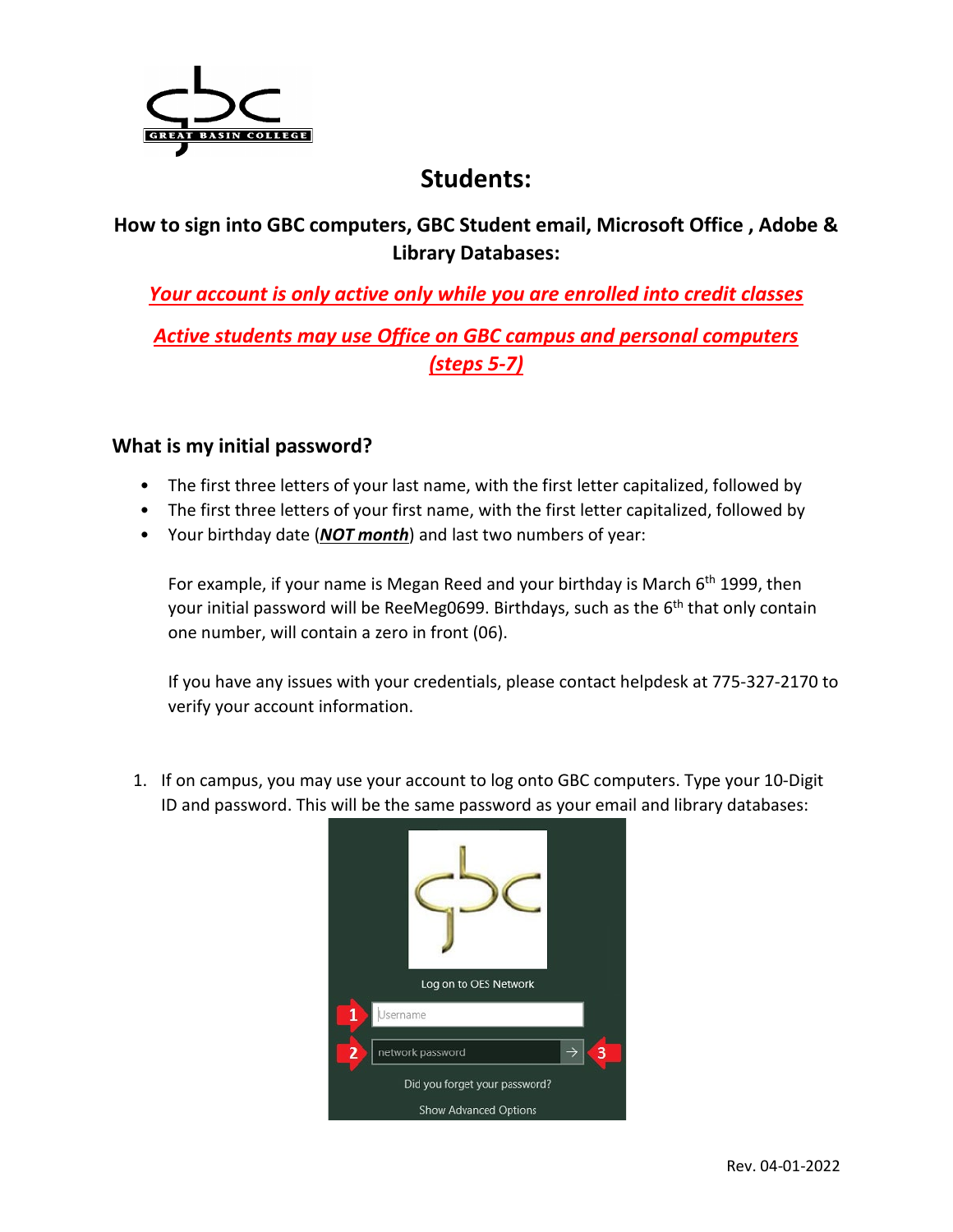## **Using Rapid Identity to reset password**

2. To reset your password visit [HTTPS://ARMS.ELKO.GBCNV.EDU.](https://arms.elko.gbcnv.edu/) This will work both on campus and at home. If you are using a GBC machine there will be a "GBC-RapidIdentity" icon on the desktop. *Your username and password will be the same 10-Digit ID and password used to log into the computers.*

| $\leftarrow$         | Q Search<br>① △ https://arms.elko.gbcnv.edu/idp/AuthnEngine<br>$\mathcal{C}^{\mathsf{I}}$ | ☆ 自<br>$\equiv$<br>$\triangledown$<br>뼆 |
|----------------------|-------------------------------------------------------------------------------------------|-----------------------------------------|
|                      | RapidIdentity                                                                             |                                         |
| <b>RapidIdentity</b> | Login                                                                                     | Need help?                              |
|                      | Username                                                                                  |                                         |
|                      | Password                                                                                  | $\odot$                                 |
|                      | Go                                                                                        | >                                       |
|                      | Don't have an account yet? Claim your account.<br><b>Claim My Account</b>                 |                                         |
|                      |                                                                                           |                                         |

3. Create your Security Questions

1<sup>st</sup> one will an answer, then click the 2<sup>nd</sup> one, "YOUR CHOICE". You will create your own question and answer, then click save:

| <b>Setup Security Questions</b>                                                                                                                                                                         |                             | $\times$ | <b>Setup Security Questions</b>                                                                                                                                                                                                                            |                          |             | $\times$ |
|---------------------------------------------------------------------------------------------------------------------------------------------------------------------------------------------------------|-----------------------------|----------|------------------------------------------------------------------------------------------------------------------------------------------------------------------------------------------------------------------------------------------------------------|--------------------------|-------------|----------|
| <b>PRE-DEFINED x</b>                                                                                                                                                                                    | <b>YOUR CHOICE x</b>        |          | <b>PRE-DEFINED</b> $\checkmark$                                                                                                                                                                                                                            | YOUR CHOICE $\checkmark$ |             |          |
| Your organization requires you to answer at least 1<br>security question in order to optimize your security.<br>Choose answers that you will remember.<br>What is your mother's maiden name *<br>Answer | î<br>$\bullet$<br>*required |          | Your organization requires you to write and answer at<br>least 1 security question in order to optimize your<br>security.<br>Write in and answer questions that only you know and<br>will remember.<br>create your own question<br>answer to your question |                          | $\bullet$   |          |
| Cancel                                                                                                                                                                                                  | <b>Save</b>                 |          | Cancel                                                                                                                                                                                                                                                     |                          | <b>Save</b> |          |
|                                                                                                                                                                                                         |                             |          |                                                                                                                                                                                                                                                            |                          |             |          |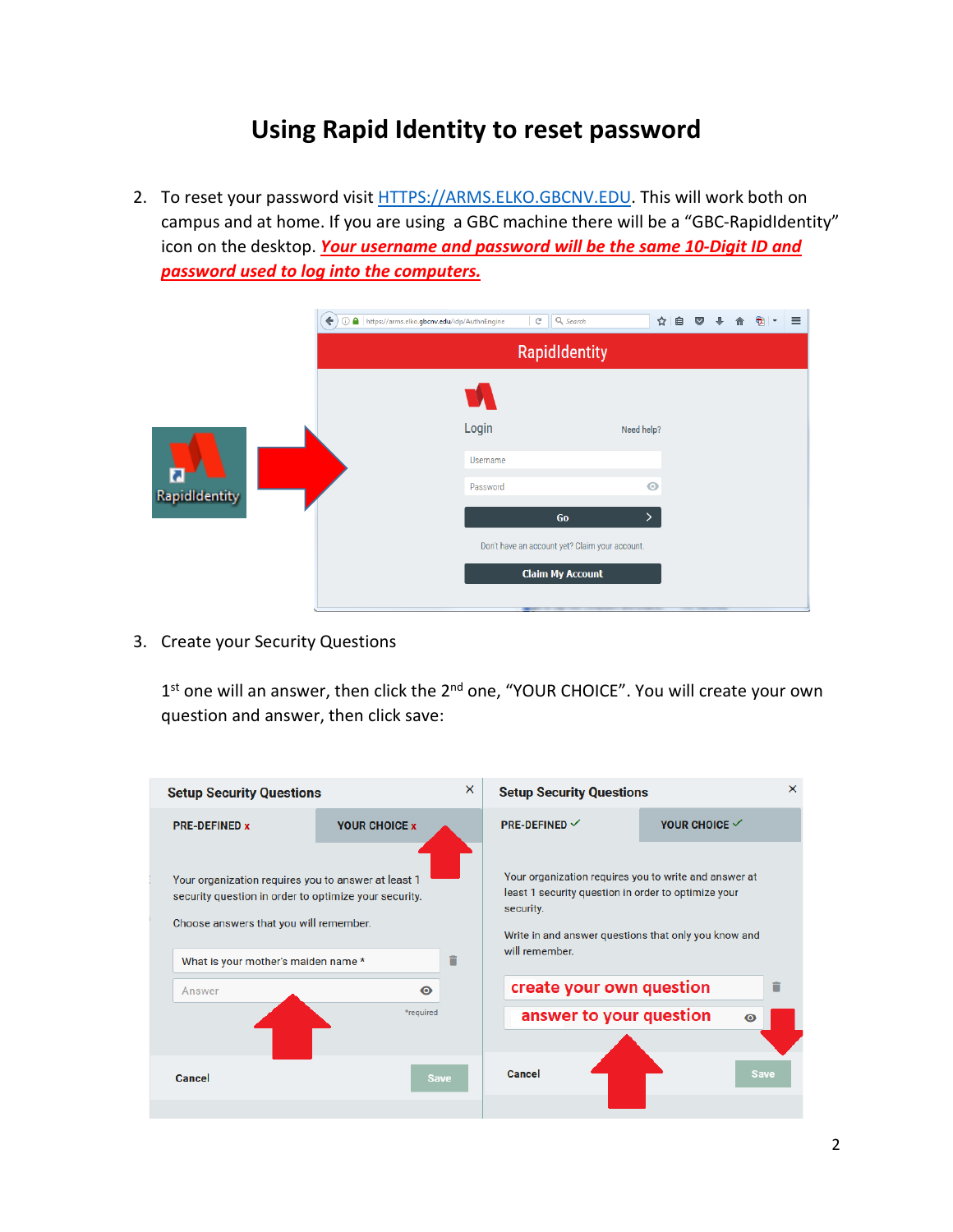4. Click your name and "Change Password":



"CURRENT PASSWORD" may be your birthday default or which ever password Helpdesk provided to you. You will then enter your new password and confirm it once more:

| <b>Change Password</b>                                                                                                                                                                                                                                                                                                | ×                                                                                                                                                   |
|-----------------------------------------------------------------------------------------------------------------------------------------------------------------------------------------------------------------------------------------------------------------------------------------------------------------------|-----------------------------------------------------------------------------------------------------------------------------------------------------|
| <b>Default Password Policy</b>                                                                                                                                                                                                                                                                                        |                                                                                                                                                     |
| If you can't see the 'Verify Password' field, please make your browser full screeen.                                                                                                                                                                                                                                  |                                                                                                                                                     |
| <b>Password Policy:</b><br>• At least 8 characters<br>• At least 1 Uppercase letter<br>. At least 1 lowercase letter<br>• At least 1 number<br>. No character can be repeated sequentially more than 3 times<br>Your new password may NOT contain your:<br>· Surname; Given name; Title; Telephone Number; or User ID |                                                                                                                                                     |
| <b>CURRENT PASSWORD</b>                                                                                                                                                                                                                                                                                               | Your new password MUST be:                                                                                                                          |
| ൈ                                                                                                                                                                                                                                                                                                                     | $\leq$ 8-255 characters long<br>$\checkmark$ Minimum 1 uppercase letter<br>$\checkmark$ Minimum 1 lowercase letter<br>$\checkmark$ Minimum 1 number |
| <b>NEW PASSWORD</b>                                                                                                                                                                                                                                                                                                   | Do NOT use:                                                                                                                                         |
| $\mathbf \Omega$<br>CONFIRM NEW PASSWORD                                                                                                                                                                                                                                                                              | Telephone<br><b>Title</b><br><b>Fmail</b>                                                                                                           |
| ര<br>.                                                                                                                                                                                                                                                                                                                | Username<br><b>Last Name</b><br><b>Full Name</b><br><b>Display Name</b><br><b>First Name</b>                                                        |
| <b>Cancel</b>                                                                                                                                                                                                                                                                                                         | <b>Save</b>                                                                                                                                         |

This will change your password that you will use for your GBC student email, library database, computer login & Wi-Fi. You will also use it for Microsoft Office & Adobe on GBC computers and at home if needed.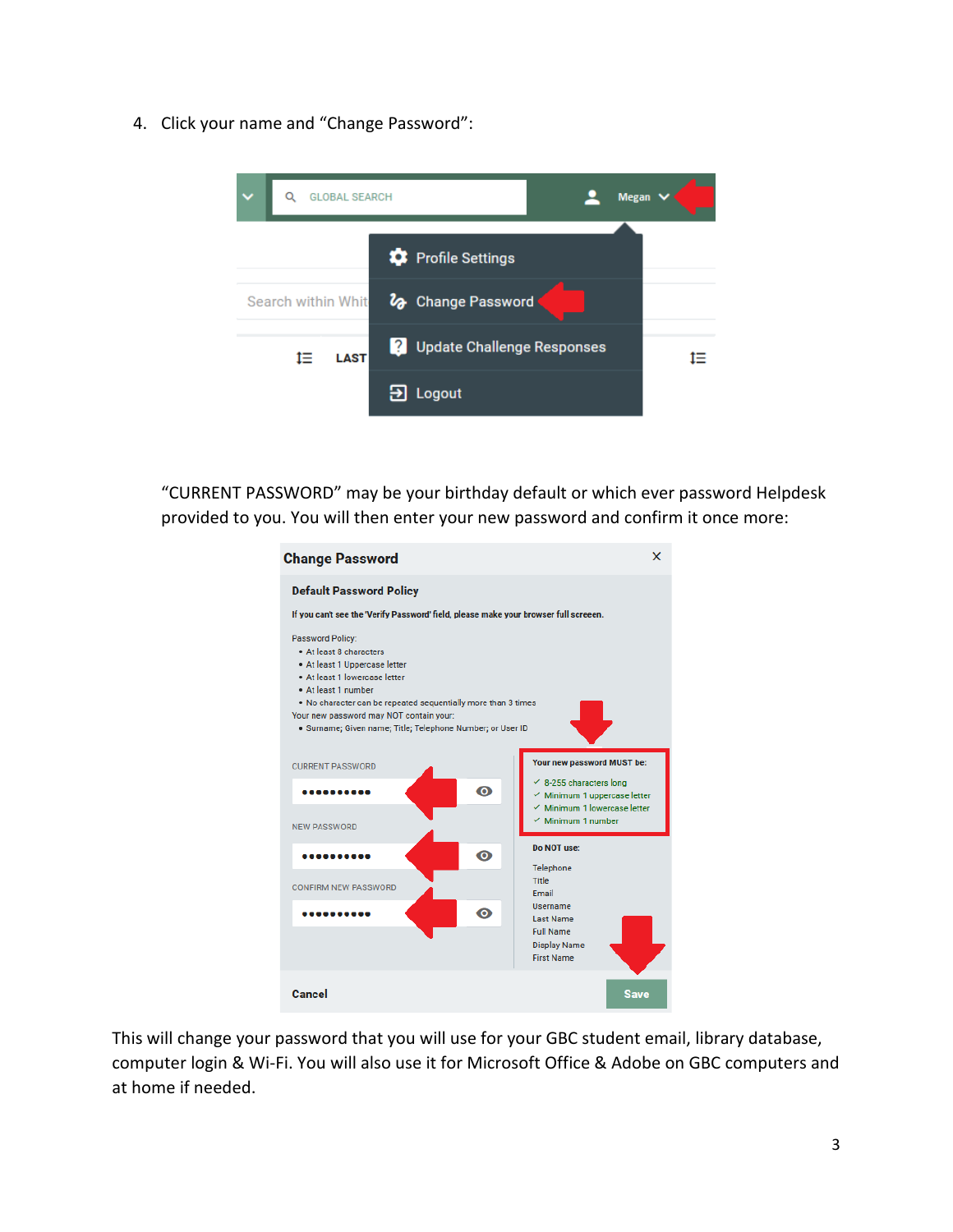# **What is my student Google email?**

5. You will use your Google email to sign into Microsoft Office (Word, Excel, PowerPoint) & Adobe Acrobat.

Log into Rapid Identity from Step 2. Click on your name and select "Profile Settings":

[HTTPS://ARMS.ELKO.GBCNV.EDU](https://arms.elko.gbcnv.edu/)

| THE GOLD STANDARD IN THE SILVER STATE!                     | ** People v<br>Q GLOBAL SEARCH                                  | $\triangle$ Megan $\vee$                                                                  | $\checkmark$<br>н                  |                |
|------------------------------------------------------------|-----------------------------------------------------------------|-------------------------------------------------------------------------------------------|------------------------------------|----------------|
| Filter<br>$\overline{\mathbf{v}}$                          | 言曲                                                              |                                                                                           |                                    |                |
| X<br><b>Whitepages</b>                                     | <b>Search within Whitepages:</b>                                | Search within Whitepages                                                                  |                                    | Q              |
|                                                            | t≣<br><b>LAST NAME</b><br><b>FIRST NAME</b><br>$\Box$           | İΞ                                                                                        | <b>EMAIL</b><br>IΞ<br><b>TITLE</b> | t≣             |
|                                                            |                                                                 | Search above to see results                                                               |                                    |                |
| Select                                                     |                                                                 |                                                                                           | <b>RAPIDIDENTITY</b> "             | Help $\bullet$ |
| <b>Q GLOBAL SEARCH</b>                                     | $\sim$ Megan $\sim$                                             | ≗<br>Megan $\vee$<br><b>Megan Reed</b>                                                    |                                    | $\times$       |
| <b>D</b> Profile Settings                                  |                                                                 | personal.email@gmail.com                                                                  |                                    |                |
| Search within Whit<br>t≣<br><b>LAST</b><br><b>E</b> Logout | <b>&amp;</b> Change Password<br>Update Challenge Responses<br>₽ | STUDENT ADOBE/MICROSOFT ID<br>megan.reed.st54@gbcnv.edu<br><b>TITLE</b><br><b>Student</b> |                                    |                |
|                                                            |                                                                 | <b>Close</b>                                                                              | <b>Edit Profile</b>                |                |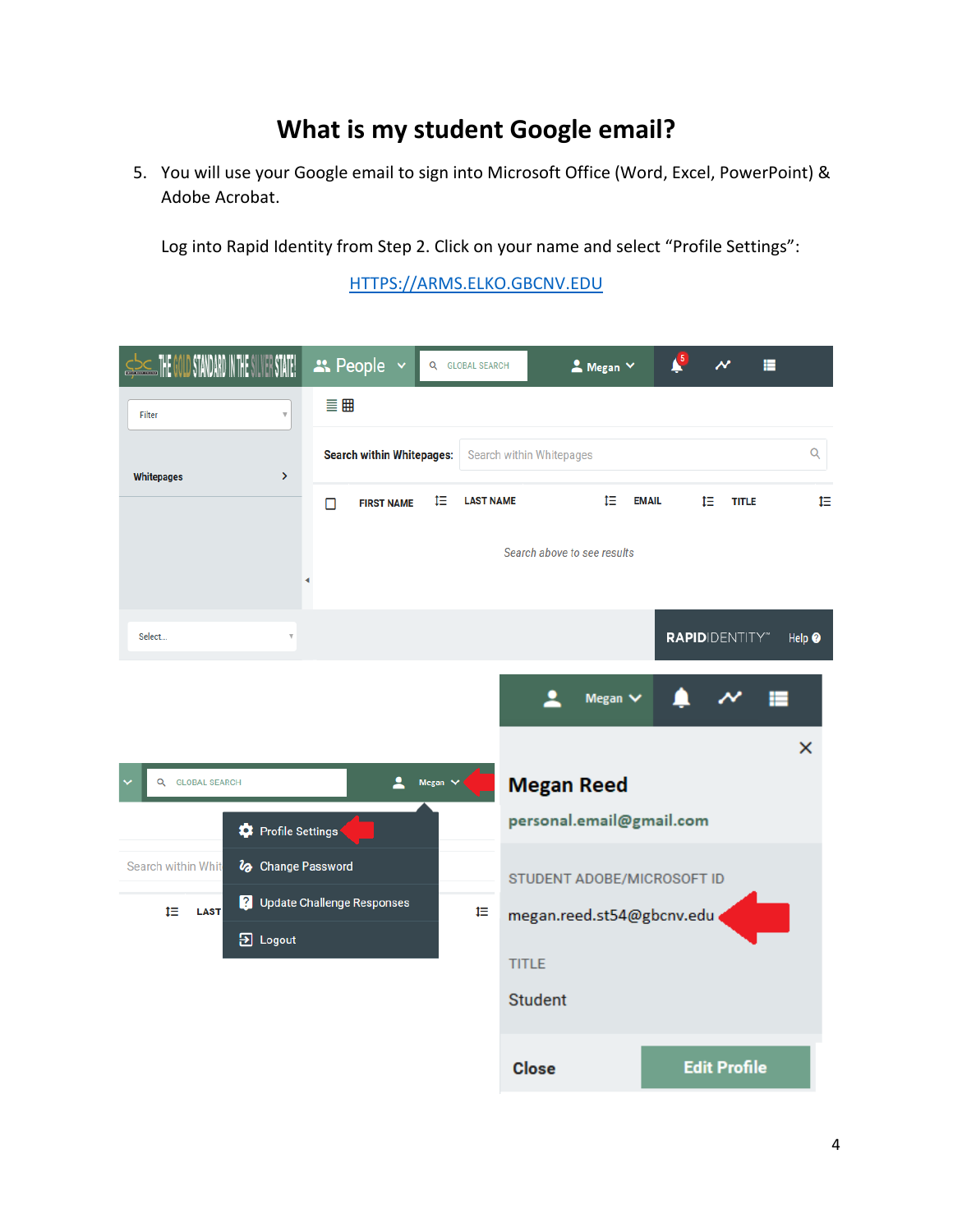# **Logging into GBC Student email**

6. You may visit www.google.com to login from any computer, including from home. Once there, select "Sign in".



Enter the GBC student email you received from step 5. Enter the same password from step 4: Password will be the same as the Library Database & Computer Logins:

first.last.stXX@gbcnv.edu



You will be required to accept a Google agreement before you may use your email. Google may offer to setup emergency contact infromation for password resets. Since GBC administrates these passwords, we ask that you skip this process.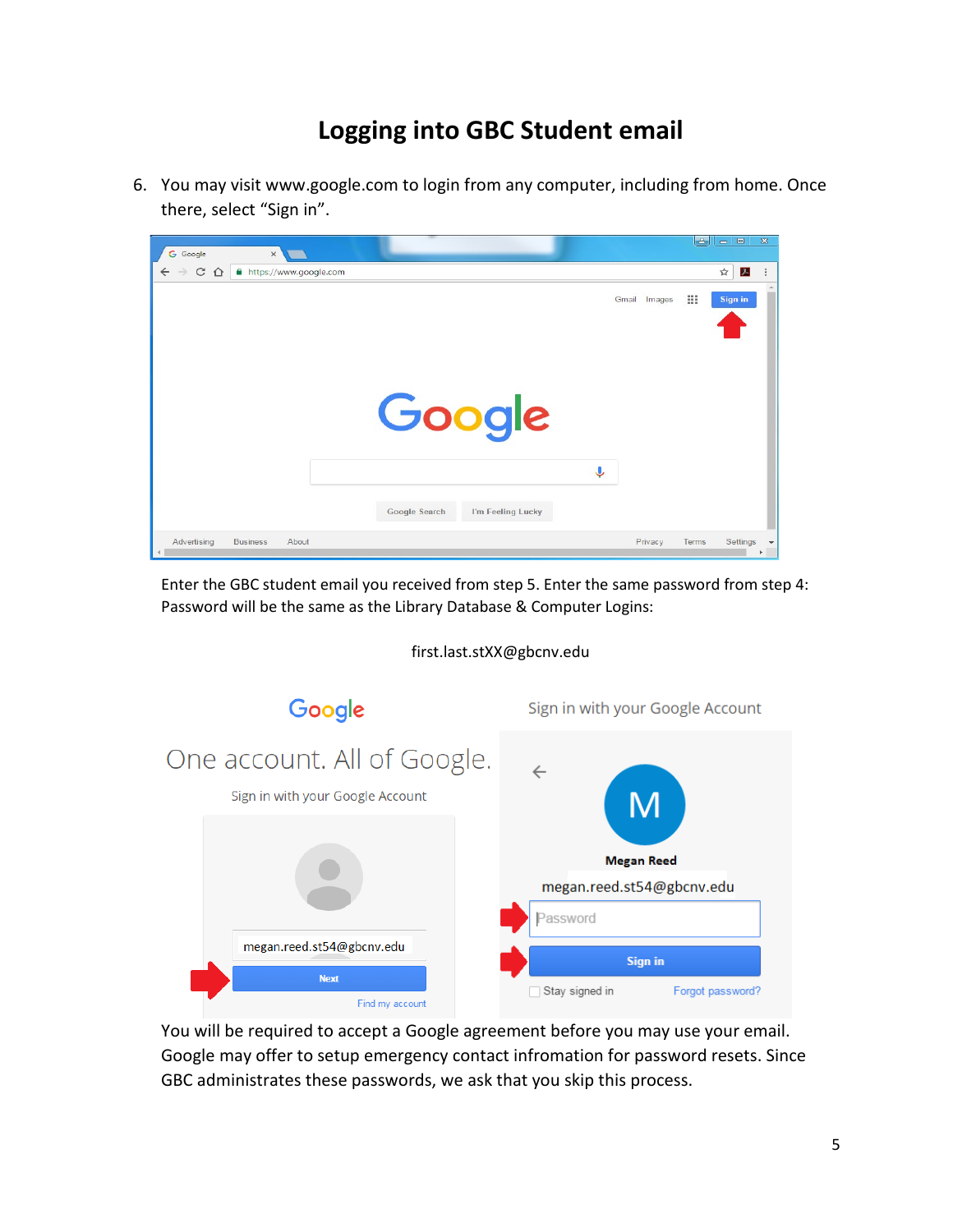### **How to Sign into Office:**

7. You will click Sign in and use your GBC Student email, use the same password created from step 2. If you are at home and/or on a personal device, you may go to [www.office.com](http://www.office.com/) and sign in with the same credentials to download Office:



Enter your GBC student email, then enter password:

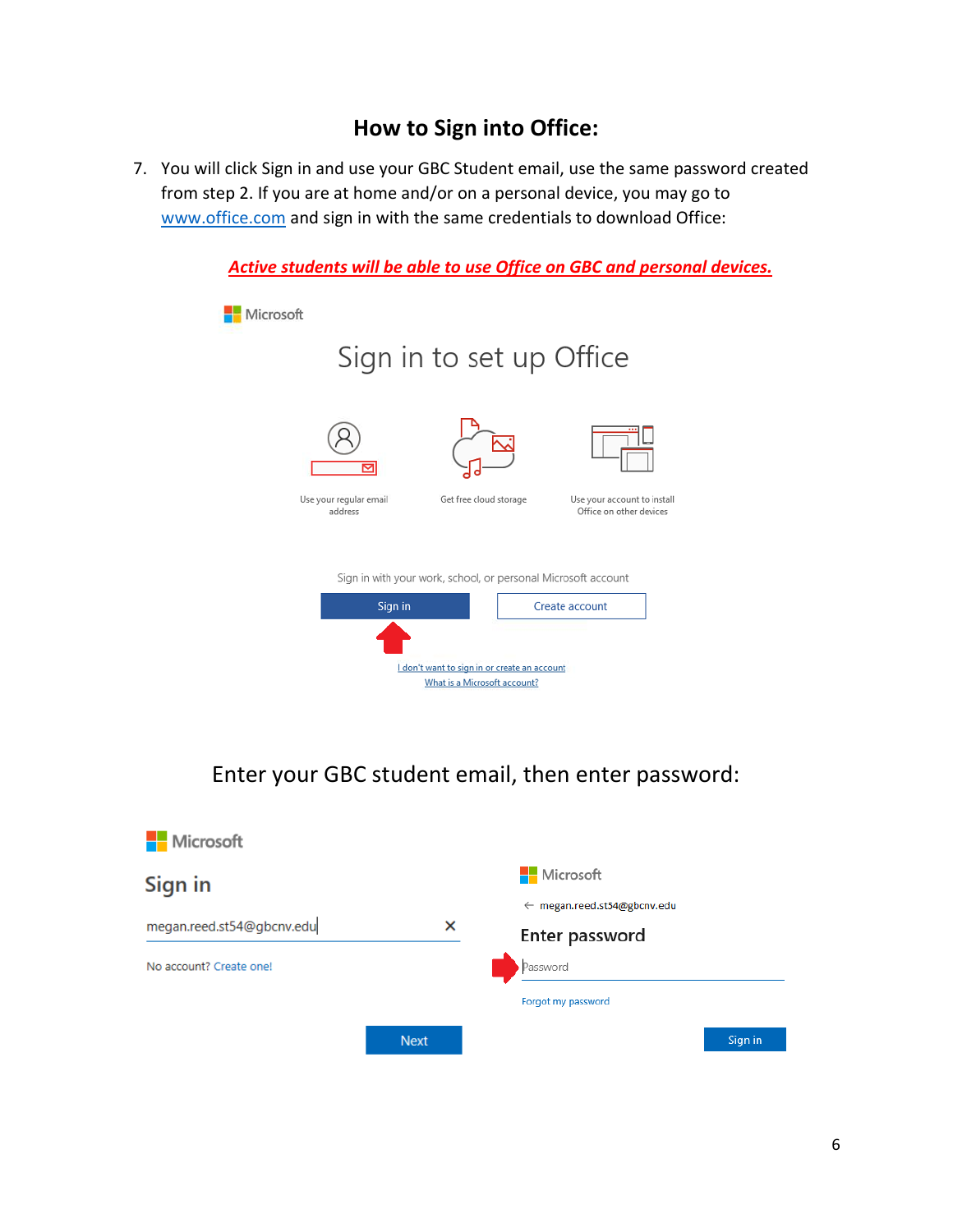If you receive the following window, uncheck "Allow my organization to manage my device" or it may fail to activate:



## **How to Sign into Adobe Acrobat for on campus only:**

8. If you need to use Adobe Acrobat for editing PDFs on campus, you will be required to sign in using the same GBC student email. You will enter your email, select "Continue", then select "Company or School Account":

| <b>A</b> Adobe                  | A Adobe                                |
|---------------------------------|----------------------------------------|
| Sign in                         | Select an account                      |
| New user? Create an account     | <b>Email address</b><br>@gbcnv.edu     |
| Email address                   |                                        |
|                                 | <b>Personal Account</b>                |
| <b>Continue</b><br>Cancel       |                                        |
| Or                              | <b>Company or School Account</b>       |
| <b>G</b> Continue with Google   |                                        |
| <b>O</b> Continue with Facebook |                                        |
| Continue with Apple             |                                        |
|                                 | Sign in with a different email address |